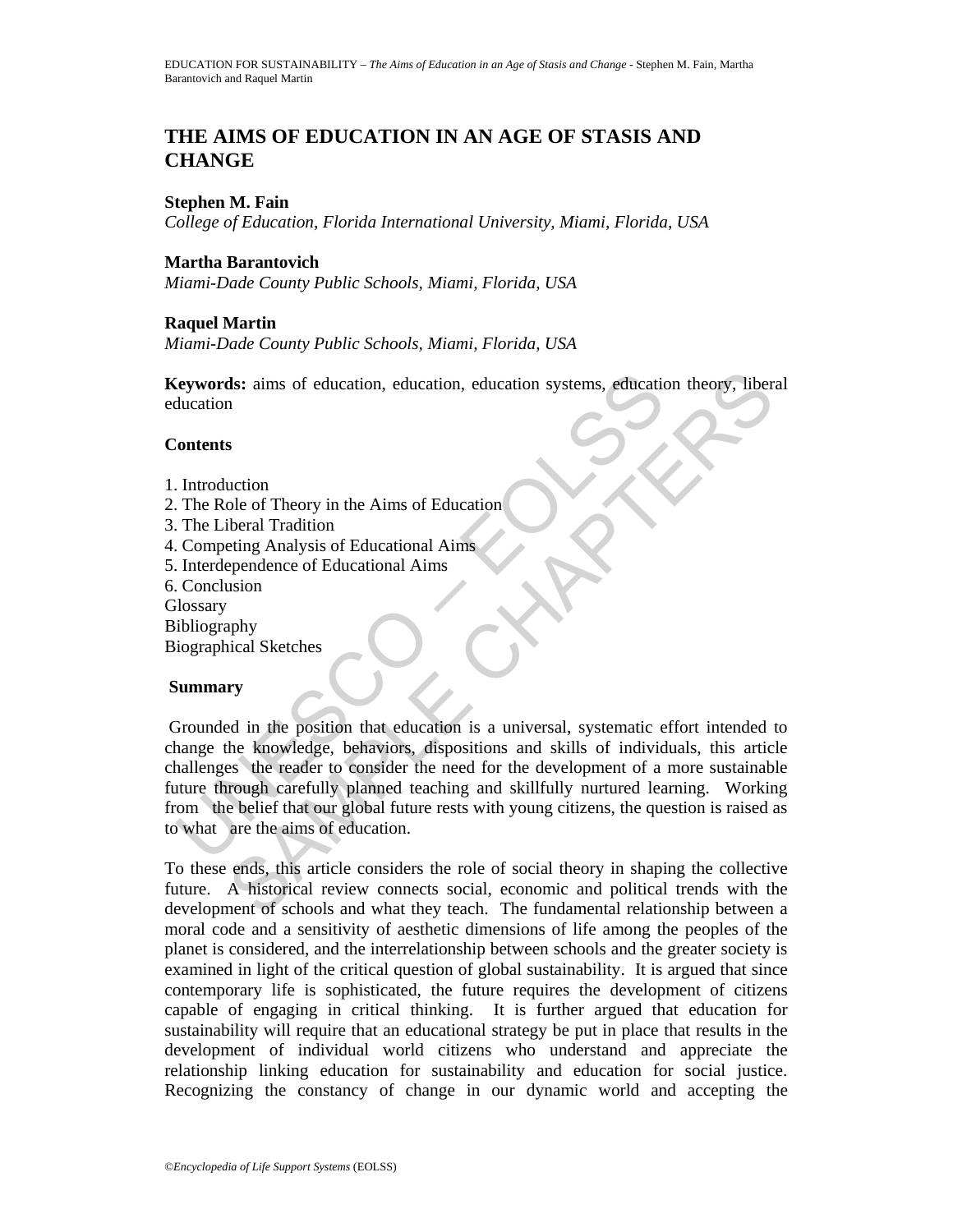democratic imperative, the point is made that only through constructive dialogue connecting communities, parents, educators and students can the goal of a more sustainable future for humanity be achieved.

## **1. Introduction**

*"Even the most valid of aims which can be put in words will, as words, do more harm than good unless one recognizes that they are not aims, but rather suggestions to educators as to how to observe, how to look ahead, and how to choose in liberating and directing the energies of the concrete situations in which they find themselves."* John Dewey

he above quote from one of the preeminent educational philosophers<br>nntury subtly captures the very complex notion that educational aims<br>ynamic, and therefore need to adapt and change given new circur-<br>nntinued evolution o ice quote from one of the preeminent educational philosophers of the twentiety chalus and the every complex notion that educational aims are by definitional and secured a substitution of democratic societies. This need for The above quote from one of the preeminent educational philosophers of the twentieth century subtly captures the very complex notion that educational aims are by definition dynamic, and therefore need to adapt and change given new circumstances and the continued evolution of democratic societies. This need for adaptive change in education and its aims continues in the contemporary moment when education in all its ramifications is essential for sustainability and a sustainable future. Since 1948, when the Universal Declaration of Human Rights adopted by the United Nations affirmed, "everyone has a right to education," there has been a growing universal acceptance that education is a basic human right. The United Nations' initiative, "Education for All," which began in 1990, has endeavored to make formal education accessible to all children and adults. However, there are still over 100 million children in the world who do not receive any formal education, and over one sixth of the world's population continue to be illiterate. These challenging numbers, along with the pressing need that education contribute to a more sustainable future through teaching and learning, assure that education and its goals will be among the most important, debated and contested issues of the of the  $21<sup>st</sup>$  century.

Mass schooling, as a universal, nation-state goal, is a relatively new issue in the history of the world. In many respects, schools have assumed the traditional roles of the family and the church in the education of children, and by the twentieth century state authorization, control and funding of education for the masses had become the norm. Many forces have influenced and are influencing this process. Local, state and national governments develop and apply educational policies and practices. Parents, educators, intellectuals and special interest groups also attempt to shape the formal educational process in one way or another. However, probably the most important forces supporting and shaping universal modern education were the historical, political, and economic changes, which required the transformation of individuals into responsible democratic citizens and into productive industrial workers. As a result, education has become a universal, systematic effort to teach and to change the knowledge, behaviors, dispositions and skills of individuals. Universal education, in both the public and private sense, has become central in the socialization and acculturation of young citizens based on the wants and needs of modern industrialized society.

The wants and needs of a society, however, are ever changing depending on the political, historical and personal context of time and place. The wants are expressed as the aims of education and are derived from the general values of the society, which in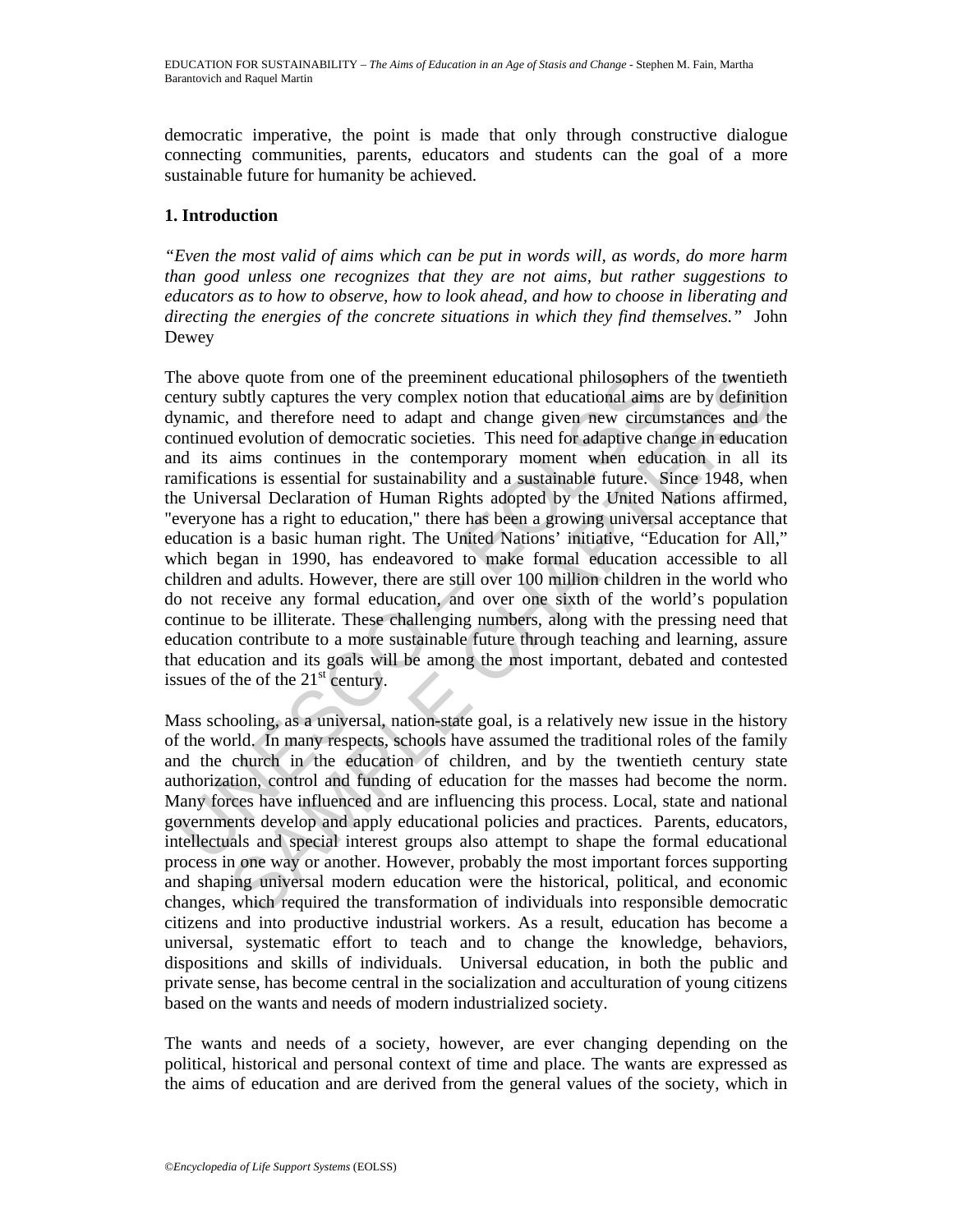the modern era are heavily influenced by forces supporting consumption and industrial production. Education itself does not have aims; it is parents, teachers, and society that hold aims for education. Education is part of complex, nation-state systems which define the meaning of a "good" education. As Dewey (1916) stated,

The vice of externally imposed ends has deep roots. Teachers receive them from superior authorities; these authorities accept them from what is current in the community. The teachers impose them upon children. As a consequence, the intelligence of the children is not free; it is confined to receiving the aims laid down from above.

Today's greatest educational debates are not over school funding, equity, segregation, transportation or pluralism. The current question revolves around the aims of education: What aims should education have, whose aims should be put into practice and why? It seems that knowledge is power; therefore, since school curriculums reinforce officially approved knowledge, those who influence and control education exercise extraordinary power in society.

ansportation or pluralism. The current question revolves around the aims should education have, whose aims should be put into pracems that knowledge is power; therefore, since school curriculums reception by approved knowl ation or pluralism. The current question revolves around the aims of education<br>ans holod education have, whose aims should be put into practice and why?<br>at knowledge is power, therefore, since school curriculums reinforce Currently, the liberal tradition of education, which endeavors to balance the public interests of society with the private interests of the individual, is being challenged by the needs of a changing world and a global economy. The critical thinking of independent citizens willing to assume their responsibilities and rights within the democratic political process of the nation-state has been the bedrock of this tradition. Through the liberal tradition, the "good life," material progress and security were within the reach of individual and society alike. The "good life," however, has been challenged by those concerned about the over-consumption and incredible short and long-term costs of this model. Critical theorists have insisted that unacceptable levels of social injustice are inherent in the liberal educational tradition. Environmentalists see an unacceptable burden on the earth in humanity's ecological footprint resulting from the goal of material progress. Feminists and minority groups argue over various interpretations of equity and equality for a better world. Whose voices will be heard as national governments, in both the developed and developing worlds, exercise their power over educational policies and practices?

# **2. The Role of Theory in the Aims of Education**

The aims of education are directly impacted by theories concerning the purpose of schooling. Those in the field outline several theoretical perspectives used to explain the aims of education: social transmission theories, interpretive theories and social transformation theories.

In the 19th century, the school overtook the socialization role previously belonging to the family and church. Schools became responsible for the transmission of knowledge, rules, and customs. In this tradition, functionalists claim that the purposes of education can be divided into four categories: intellectual, political, economic, and social. The most common aim of schooling according to functionalist theory is to develop the intellect; to provide children with the knowledge and skills necessary to survive in society. Reading, writing, and math are included in this category. The political aims of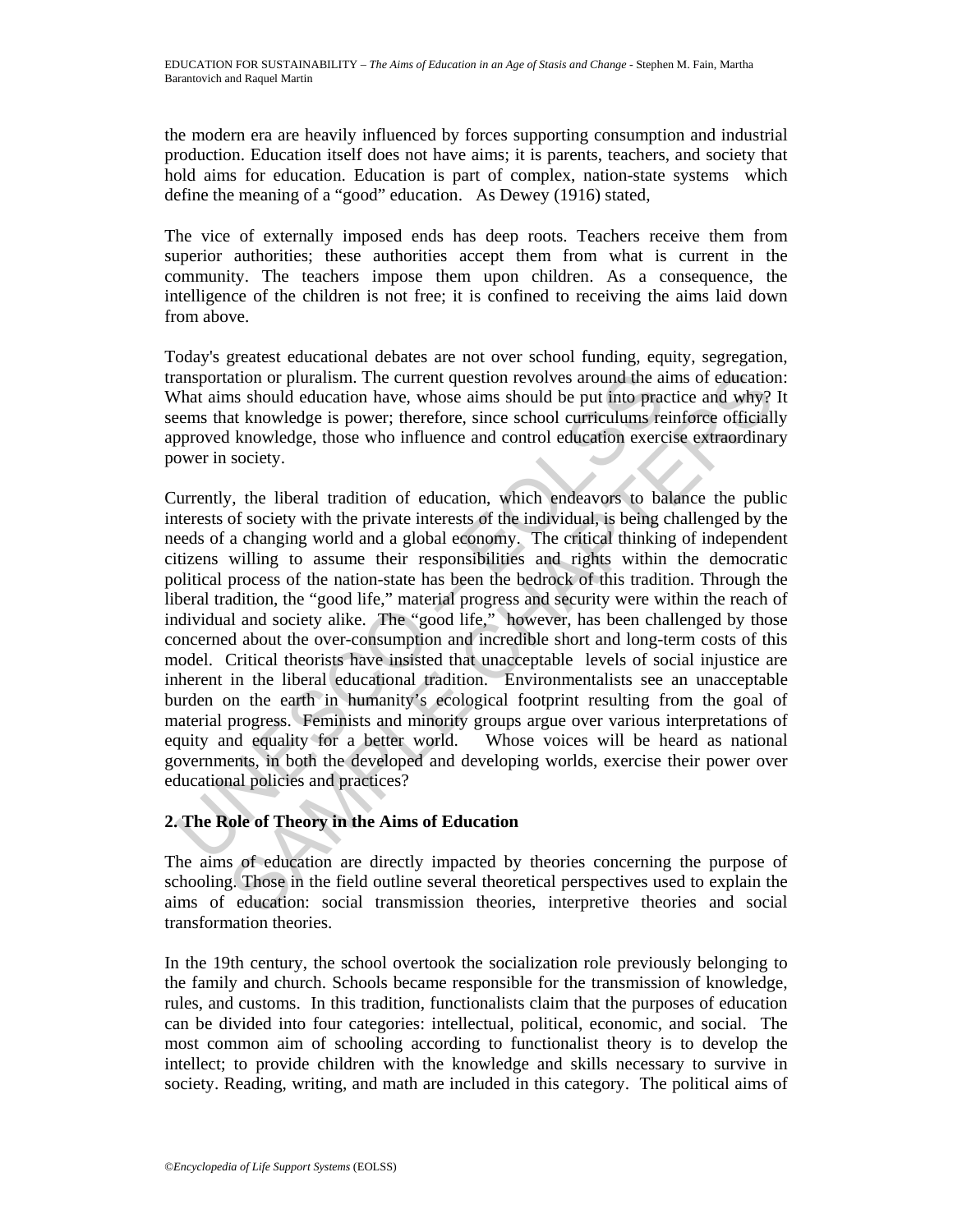education center around the preparation of future citizens and workers. Functionalists argue that schools must prepare children to become productive and active adults. Social science classes are often responsible for teaching children their civic duties, patriotism, and how to be law-abiding citizens.

Those who espouse a functionalist theory as the purpose of education maintain broad aims in the purpose of schooling. Through education, the social problems of racism, discrimination, hunger, poverty, sexually transmitted diseases, drug abuse, teen pregnancy, pollution and other environmental issues can be solved. In this tradition, the current manifestation of full-service schools provides on-site assistance from social workers, nurses, and law enforcement officials, as well as health and rehabilitative services in the education and support of students. This functionalist view of education endeavors to balance the interests of the individual with the needs of society in securing progress and security.

ndeavors to balance the interests of the individual with the needs of sc<br>cogress and security.<br>
1 terms of the economic aims of education, schools prepare studer<br>
arecrs. Today the school-to-career movement in the United S is to balance the interests of the individual with the needs of society in securin<br>and security.<br>
Of the economic aims of education, schools prepare students for work an<br>
Today the school-10-career movement in the United S In terms of the economic aims of education, schools prepare students for work and careers. Today the school-to-career movement in the United States and other countries focuses on student acquisition of marketable skills as defined by both national and global economies. Schools groom the work force by teaching the benefits of punctuality, efficiency and teamwork. As a result of a changing workplace, employers increasingly demand the preparation in schools of "thinking workers" who are equipped with the talents of flexibility, adaptability and problem-solving to meet the challenges of lean production and just-in-time delivery of goods and services. Testing, tracking and ability grouping identify the "best" students for the "best" jobs. Education in this sense plays a role in a country's economic development, and directly and indirectly in reinforcing the consumer/producer model that is shaping the global economy.

From another perspective, interpretive theorists or phenomenologists focus on the social aspects of education. Working from the perspective that knowledge and skills cannot be poured into a student's head, phenomenologists believe that education must be constructed via the social interactions of students and teachers. Knowledge is relative and subjective. These aims are out of sync in much of the world with the current demands for standardization, accountability, and testing.

Social transformation theorists, including critical theorists, claim that the aim of education should be to transform and emancipate the individual, not to perpetuate the existing social structure. They argue that schools help the rich and powerful maintain their wealth and power. Education should be a liberating dialogue between teachers and students. Students and teachers are to be active participants in a critical dialogue that transforms the oppressed, liberates the oppressor and thereby, achieves social justice. Education is the vehicle for change within society. However, many critics see this theory as reinforcing the value of individualism at a time when a more collective understanding of the ecological and interdependent nature of the world is needed. As a practical matter, other critics see this theory and its educational aims as inoperable and anachronistic in the functioning of mainstream public education.

There is a direct link between the theories regarding the purposes of education and the definition of the aims of education. Depending on the theory espoused by policy makers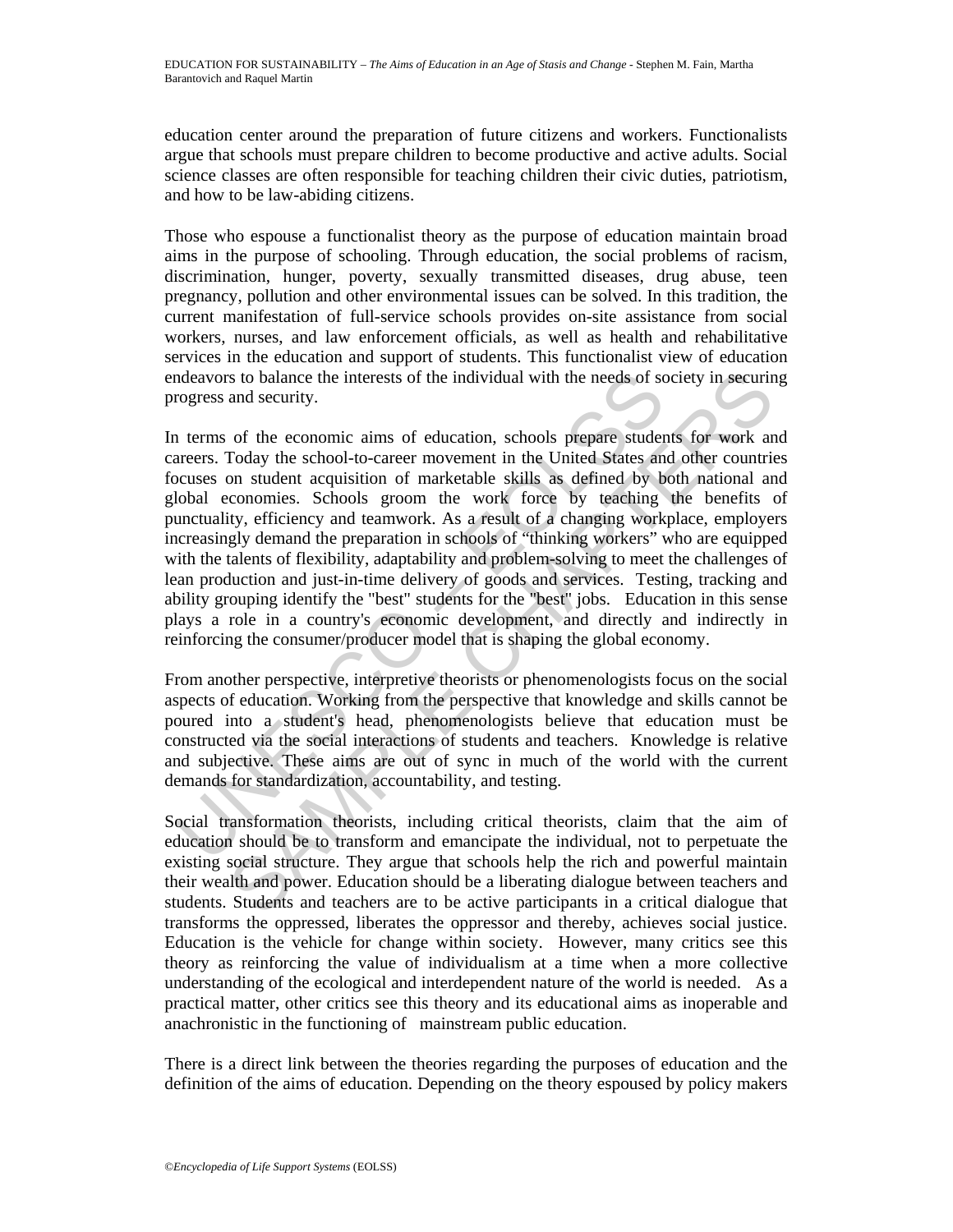at the local, state, or national levels, aims are handed down to teachers in the public school classroom, and indirectly influence the educational aims of private schools. The current aims of education drive the curriculum. Teachers are expected to incorporate these aims into their teaching philosophy. Since theory is affected by the historical, social, and political context of time and place, espoused educational aims are in constant flux with personal teaching philosophies. The aims of education are a reflection of the prevailing or dominant values of the culture and the society. As dominant values change or evolve, aims of public institutions, including schools, change. Even though such changes may be subtle at times, they exist nevertheless.

# TO ACCESS ALL THE **14 PAGES** OF THIS CHAPTER, Visit: http://www.eolss.net/Eolss-sampleAllChapter.aspx

#### **Bibliography**

- - -

Berry, T. (1988). *The Dream of the Earth*. San Francisco: The Sierra Club. [This first volume of the Sierra Club Nature and Natural Philosophy Library advances the idea of a universal "biocratic" criterion to evaluate human history, development and activity. Through this idea the author suggests that the total community of life on earth should be taken into account when humanity makes decisions and choices about its present and future on this planet.]

TO ACCESS ALL THE 14 PAGES OF THIS CHA<br>Visit: http://www.colss.net/Eolss-sampleAllChapter<br>ibliography<br>individend the *Barth*. San Francisco: The Sierra Club. [This<br>iera Club Nature and Natural Philosophy Library advances t **TO ACCESS ALL THE 14 PAGES OF THIS CHAP[TER](https://www.eolss.net/ebooklib/sc_cart.aspx?File=E6-61-01-01),**<br>Visit: http://www.eolss.net/Eolss-sampleAllChapter.aspx<br>by<br>(1988). The Dream of the Earth. San Francisco: The Sierra Club. [This first volume of th<br>Nature and Natural Philosop Bowers, C. A. (1997). *The Culture of Denial.* Albany: The State University of New York Press. [With convincing arguments the author fashions challenges to educators and environmentalists to become politically involved and to work to reform the curriculum of public schools and universities in support of environmental sustainability. The cultural understanding that is generally perpetuated by modern education is seen as reinforcing the western growth and development model which is the fundamental cause of the ecological and environmental problems facing the world.]

Cajete, G. (1994). *Look to the Mountain*. North Carolina: Kivaki Press. [Written by a Tewa Indian from New Mexico, this book is an interesting introduction to the educational practices of the indigenous cultures that continue to exist in North America. The reader will learn about many philosophical and religious traditions of Native Americans, while being introduced to particular dispositions on education in general and teaching in particular.]

Cremin, L. (1957). *The Republic and the School: Horace Mann on the Education of Free Men*. New York: Teachers College Press. [Interesting insights into the life and philosophy of a champion of free public education. This text presents ten abridged versions of Horace Mann's twelve annual reports to the Commonwealth of Massachusetts, which he wrote as the Superintendent of Education during the 1830' and 1840's.]

Cummings, W. K. and McGinn, N. F. (Eds.) (1997). *International Handbook of Education and Development: Preparing Schools. Students and Nations for the Twenty-First Century*. Oxford: Elsevier